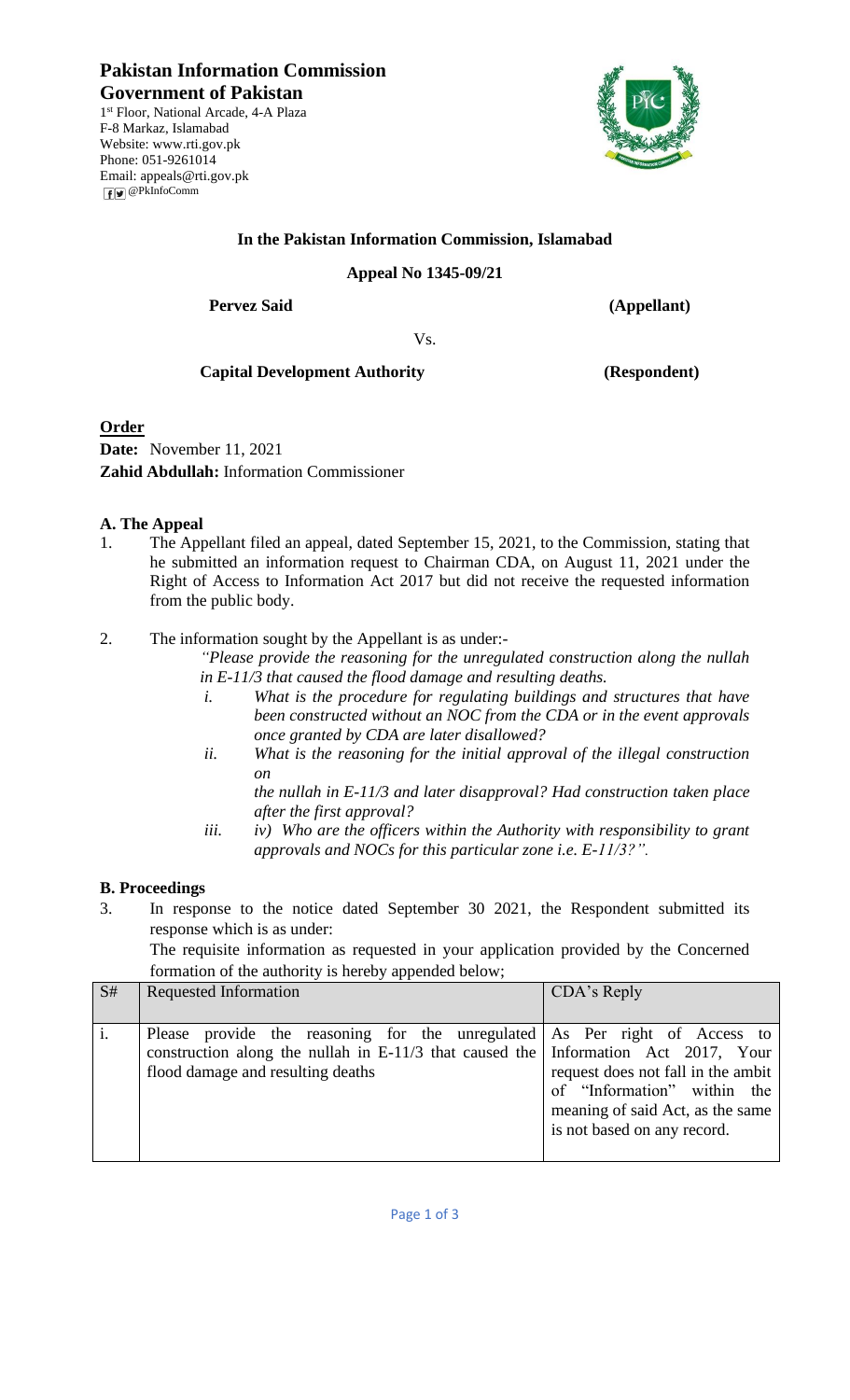| ii.  | What the procedure for regulating building and structures<br>that have been constructed without NOC from CDA or in<br>the event approvals once granted by CDA are later<br>disallowed?     | CDA has already publicized its<br>laws, rules, regulations,<br>and<br>procedures required for<br>any<br>permission<br>its<br>official<br>on<br>website. The applicant may<br>access to those details to get<br>required information                                                                                                       |
|------|--------------------------------------------------------------------------------------------------------------------------------------------------------------------------------------------|-------------------------------------------------------------------------------------------------------------------------------------------------------------------------------------------------------------------------------------------------------------------------------------------------------------------------------------------|
| iii. | What is the reasoning for the initial approval of illegal<br>construction on the nullah in $E-11/3$<br>and later<br>disapproval? Had construction taken place after the first<br>approval? | CDA has not approved any<br>which<br>construction<br>is<br>unauthorized / illegal under its<br>prevalent laws. Moreover as per<br>Right of Access to Information<br>Act 2017, your request does not<br>fall<br>in the<br>ambit<br>of<br>"Information"<br>within<br>the<br>meaning of said Act, as the same<br>is not based on any record. |
| iv.  | are the officers within the Authority with<br>Who<br>responsibility to grant approvals and NOCs for this<br>particular zonei.e. E-11/3?                                                    | As per prevalent position the<br>Directorate<br>of<br>Housing<br>Societies, CDA deals with the<br>issues of Lay out Plans of<br>and<br><b>Societies</b><br>standalone<br>projects in t 11, whereas<br>Directorate of Building Control<br>(Nort deal with issues of<br>Building plan approval in whe<br>E-11 Sector.                       |

## **C. Issues**

- 4. The instant appeal has brought to the fore following issue:
	- a. Can the general query of seeking 'reasons' pertaining to the unregulated construction along the nullah in E-11/3 that caused the flood damage and resulting deaths be considered as 'request for information' under the Right of Access to Information Act 2017, henceforth referred to as the "Act"?
	- (b) Has the Respondent provided information permissible under the Act to the Appellant?

#### **D. Commission's View on Relevant Issues**

- 5. This commission holds that the general query of seeking 'reasons' pertaining to the unregulated construction along the nullah in E-11/3 that caused the flood damage and resulting deaths constitutes 'request for information' under Section 11 (3) of the Act. While the Appellant has not specifically mentioned access to the enquiry report pertaining to this tragic incident, it is obvious that all such 'reasons' are documented in enquiry reports.
- 6. This commission holds that the response of the CDA as whether illegal construction has taken place after the first approval related to nullah in E-11/3 is legally untenable. The response that "CDA has not approved any construction which is unauthorized / illegal under its prevalent laws" is evasive. The Respondent, CDA, if it maintains records pertaining to illegal constructions after the grant of first approval should have been provided to the Appellant.
- 7. This commission maintains that the Appellant has sought information about specific officers who granted approvals and NOCs in E-11/3 not the specific Directorates such as Directorate of Housing Societies, CDA Directorate of Building Control (North. As such, the designations of the officers who gave final approvals and NOCs should have been provided.